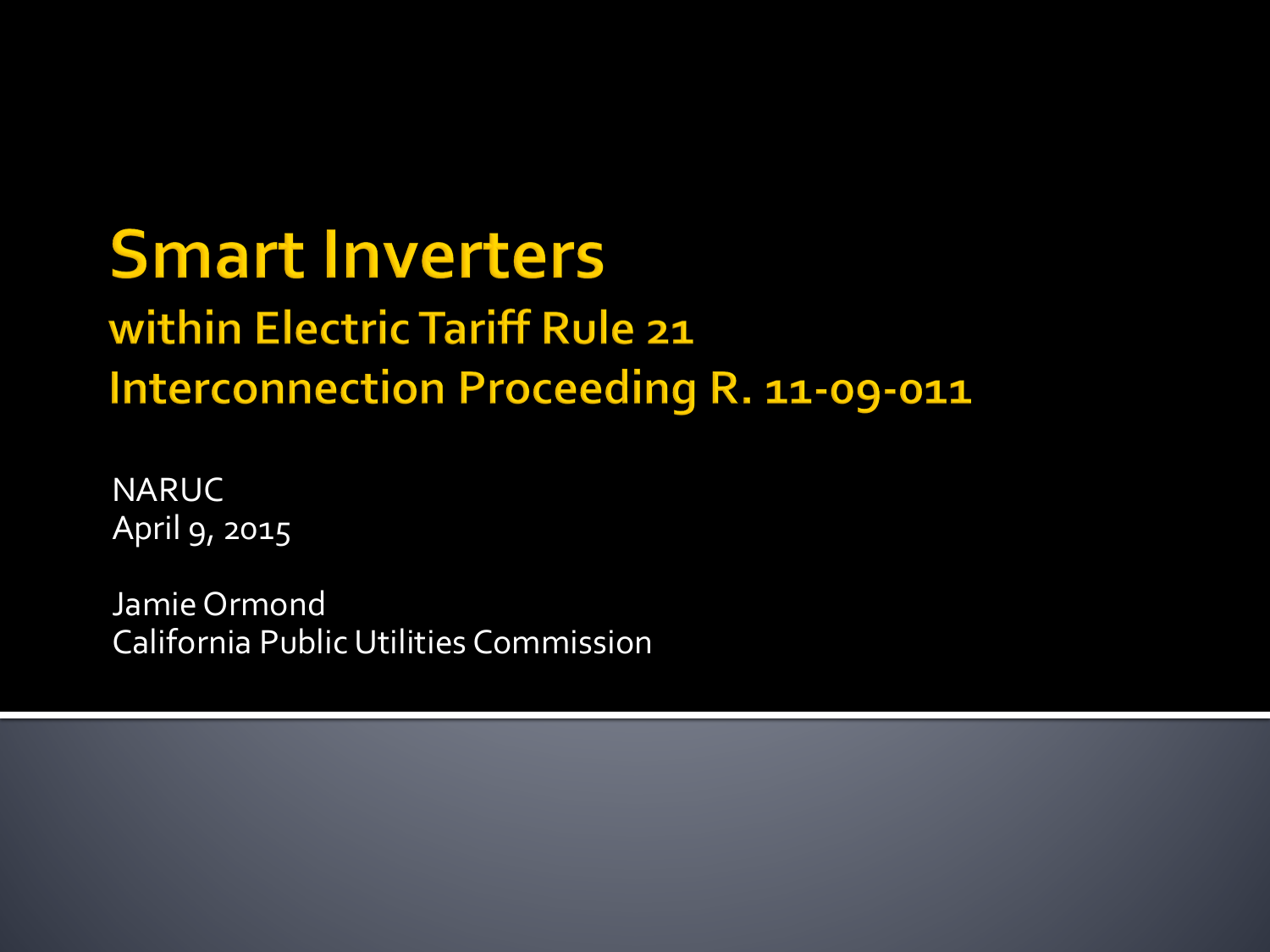## **Smart Inverter Technology Comes** to California in 3 Phases:

- Learn from the German Experience high penetration distributed energy resources + smart inverters
	- **Prevent cascading outages**
	- Increase DER penetration levels
	- Increase reactive power system balancing from renewable sources & other grid reliability benefits
- CPUC & CEC partner and launch the Smart Inverter Working Group (SIWG)
	- Phase 1: Autonomous Functionalities
	- Phase 2: Communications Protocols
	- Phase 3: Smart Inverter Functionalities that May or May not Require Communications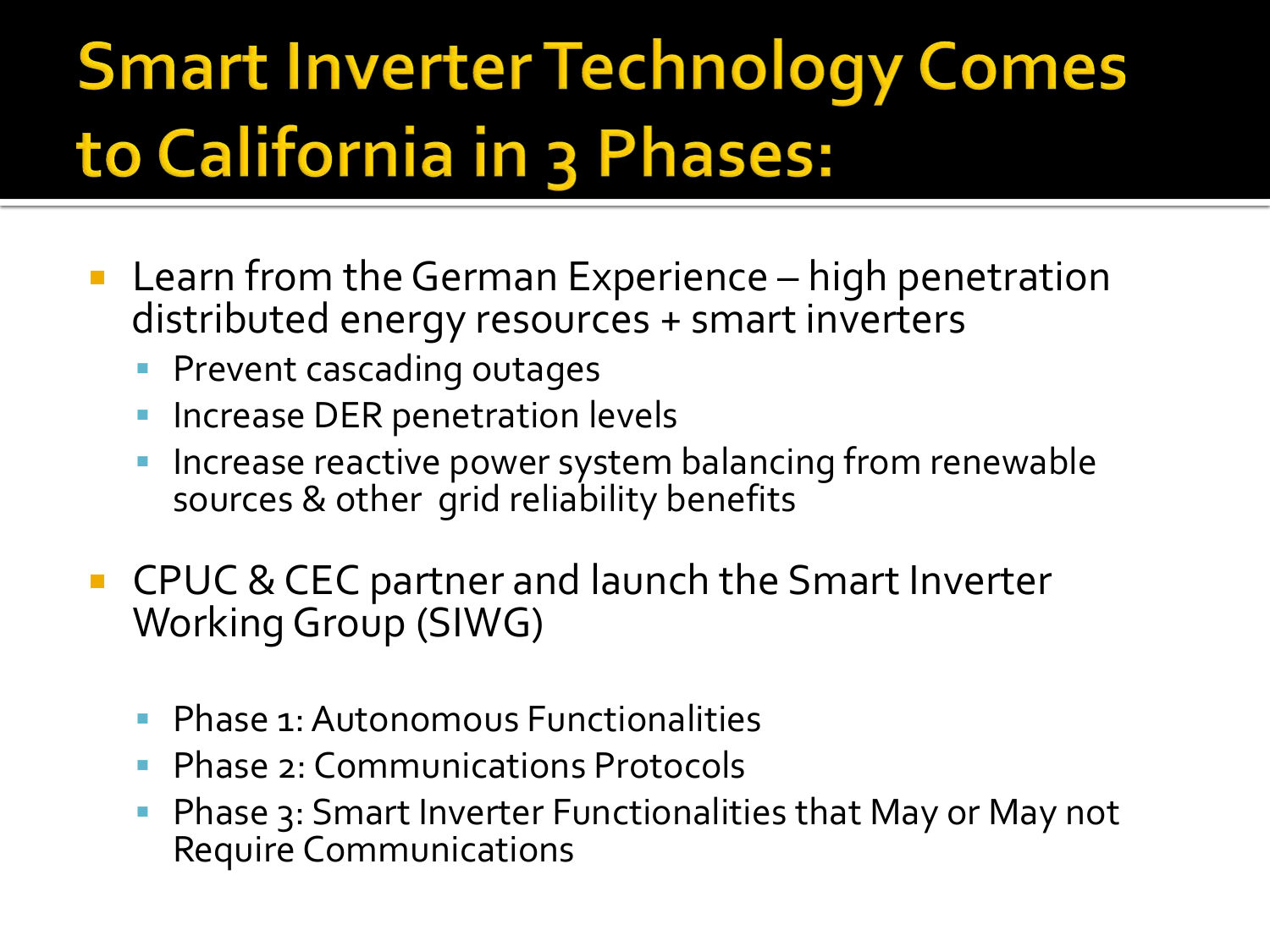#### **Phase 1 Smart Inverter Functionalities**

#### **2006 – 2012**

**The Electrical Ecosystem with Distributed Energy Resources What is normal anymore? EPRI studies. CEC determines that Smart Inverter Functionalities are needed**

Feb – June 2013

CPUC calls for formation of Smart Inverter Working Group (SIWG). First Technical Recommendations Document + Workshop 3 Phases developed

Dec 2013 – June 2014 SIWG submits Phase 1 Autonomous Functionalities Technical Recommendations Document to CPUC

June 2014-December 18 2014 Ruling Requests Draft Phase 1 Rule 21 Updates Draft Tariff Revisions received, comments received, draft Proposed Decision written and released, comments and replies received, Commission Decision **D. 14-12-035 (Dec. 2014)**

Utilities to motion FERC to harmonize with WDAT? // PJM is first.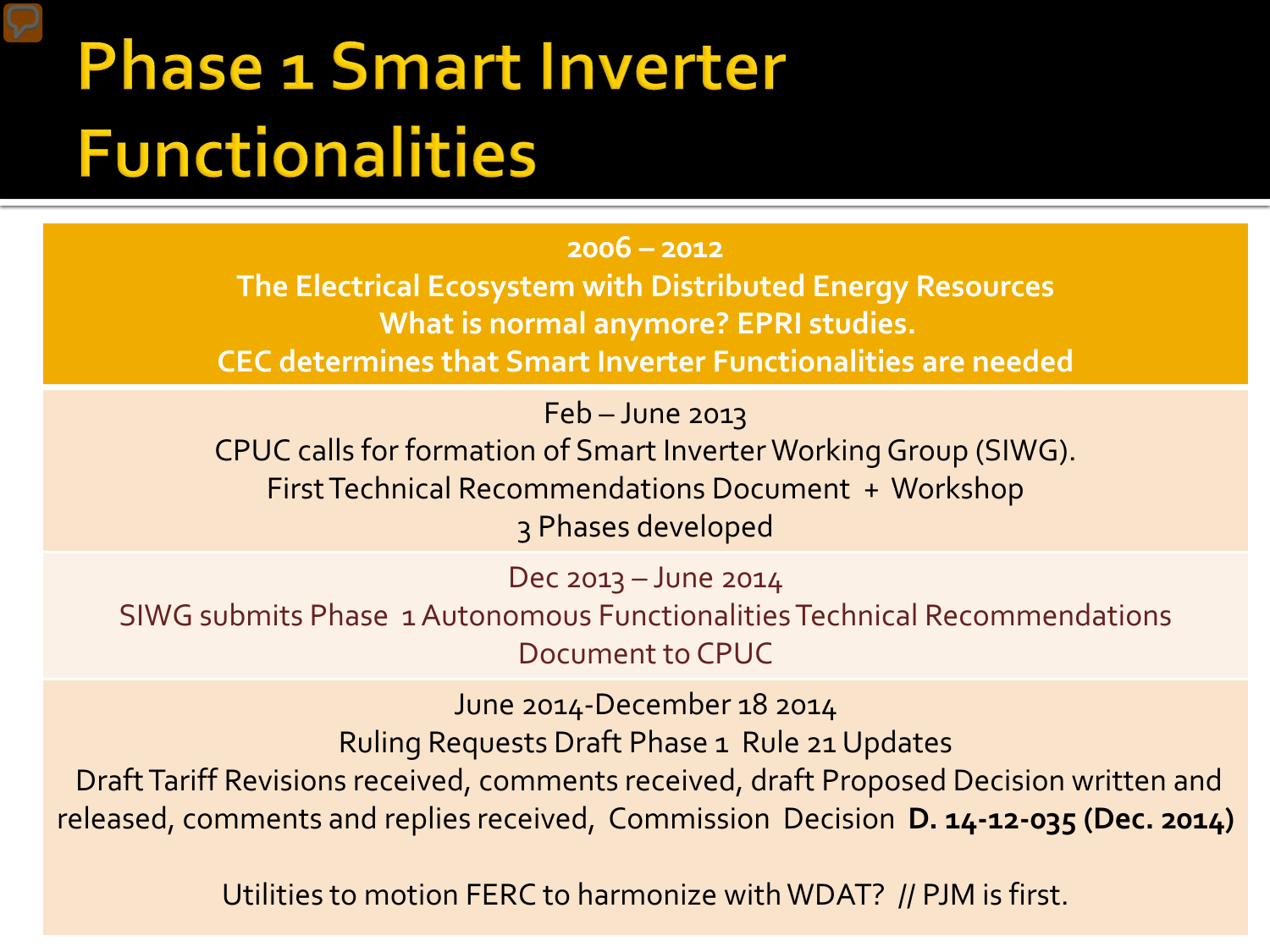### **Phase 1 Autonomous Functionalities**

SWIG recommends that Smart Inverters should support antiislanding to trip off under extended anomalous conditions:

- **low/high voltage ride-through** of excursions beyond normal
- **low/high frequency ride-through** of excursions beyond normal
- **volt/var contro**l through dynamic reactive power injection through autonomous responses to local voltage measurements.
- program default and emergency **ramp rates** withhigh and low limits
- Provide **reactive power** by a fixed power factor.
- "soft-start" reconnection programs (e.g. ramping and/or random time within a window)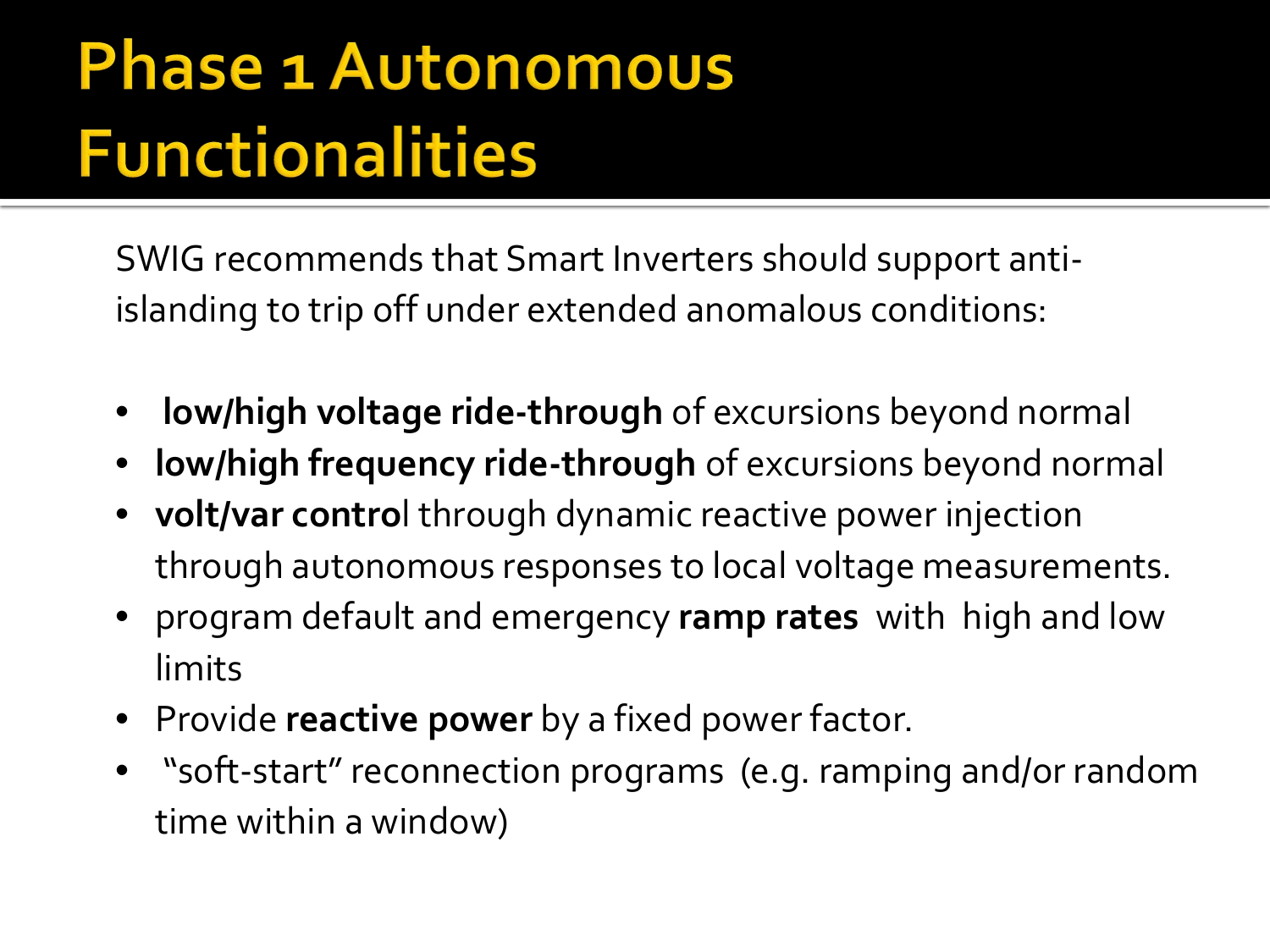## **Electric Tariff Rule 21** Interconnection

CPUC Commissioners approved Electric Tariff Rule 21 Smart Inverter Phase 1 Amendments on December 18, 2014. The Commission Ordered that the utilities file Rule 21 tariff amendments incorporating the Phase 1 Recommendations in January 2015.

Phase 1 Autonomous Smart Inverter Functionalities will be mandatory for all new inverter-based distributed energy resource systems by mid- 2016 after

UL 1741 testing protocols is updated to provide testing and certification for Phase 1 autonomous smart inverter functions. UL 1741 protocols are *almost* ready for ballot now.

Furthermore, IEEE 1547 is being updated to incorporate many of California's Phase 1 Autonomous Smart Inverter functionalities.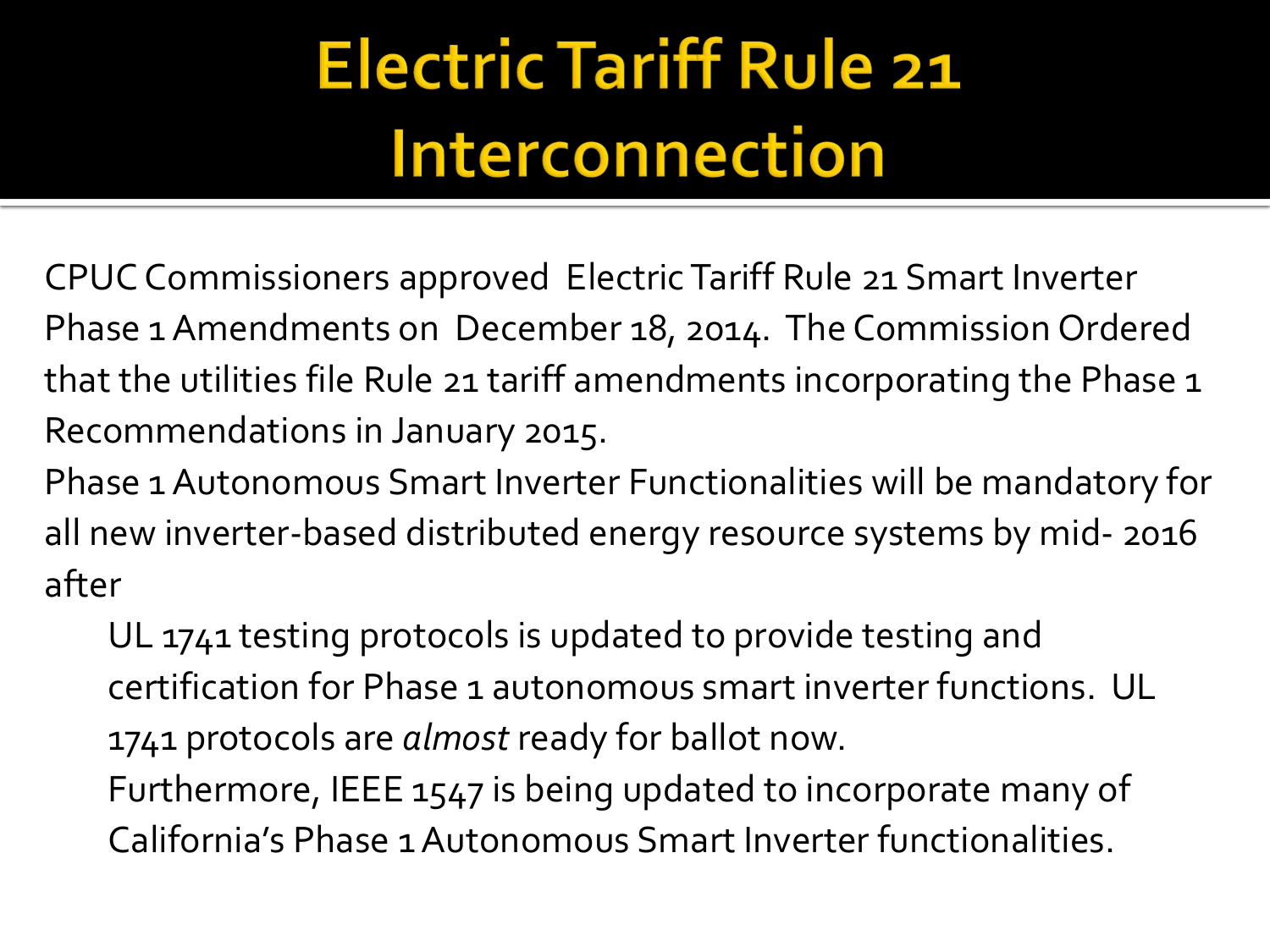#### **Phase 2 Smart Inverter Functionalities**

**Feb – May 2014 Scope out Phase 2 Technical Work for smart inverters communications protocols discussions**

 $May - July 2014$ 

Phase 2 Communications Protocols Work Commences Submit outline of work to Commission, set Workshop Date

October 27, 2014

Phase 2 Communications Protocols Technical Workshop held at CPUC Including Cyber Security and Privacy Issues Unofficial comments and replies submitted to SIWG on draft document

February 2015

Final Draft Phase 2 Communications Protocols Technical Requirements Document Submitted to Commission.

Commence Phase 2 Procedure to incorporate Communications Protocols into Rule 21

> March 2015 Commence scoping technical work for Phase 3!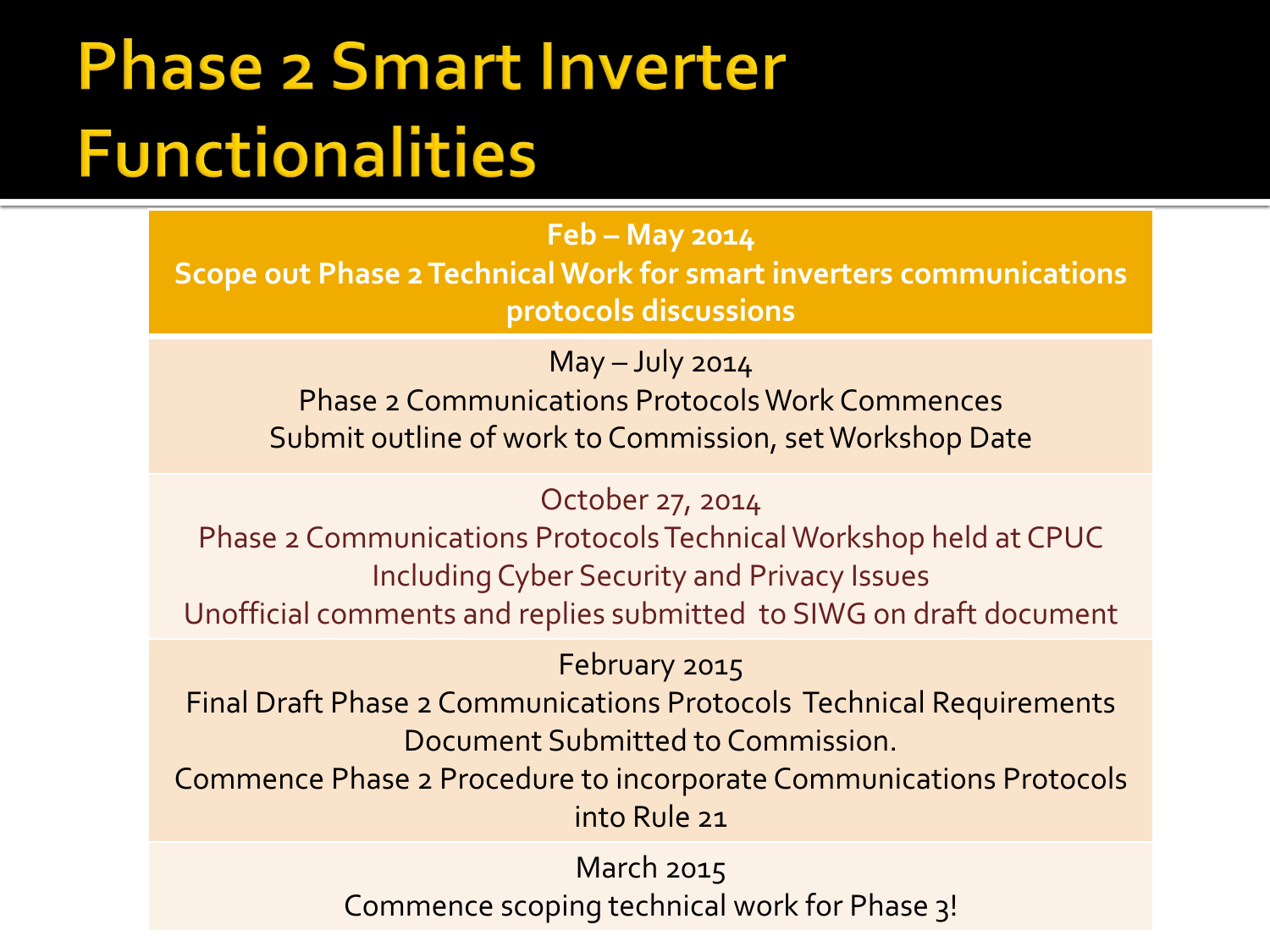### **Phase 2 Communications Protocols**

SIWG recommends communication protocols for utilities and between utilities and  $3<sup>rd</sup>$  parties:

- *Utilities to DER Systems*
- *Utilities to Facility Energy Management Systems*
- *Utilities to Aggregators*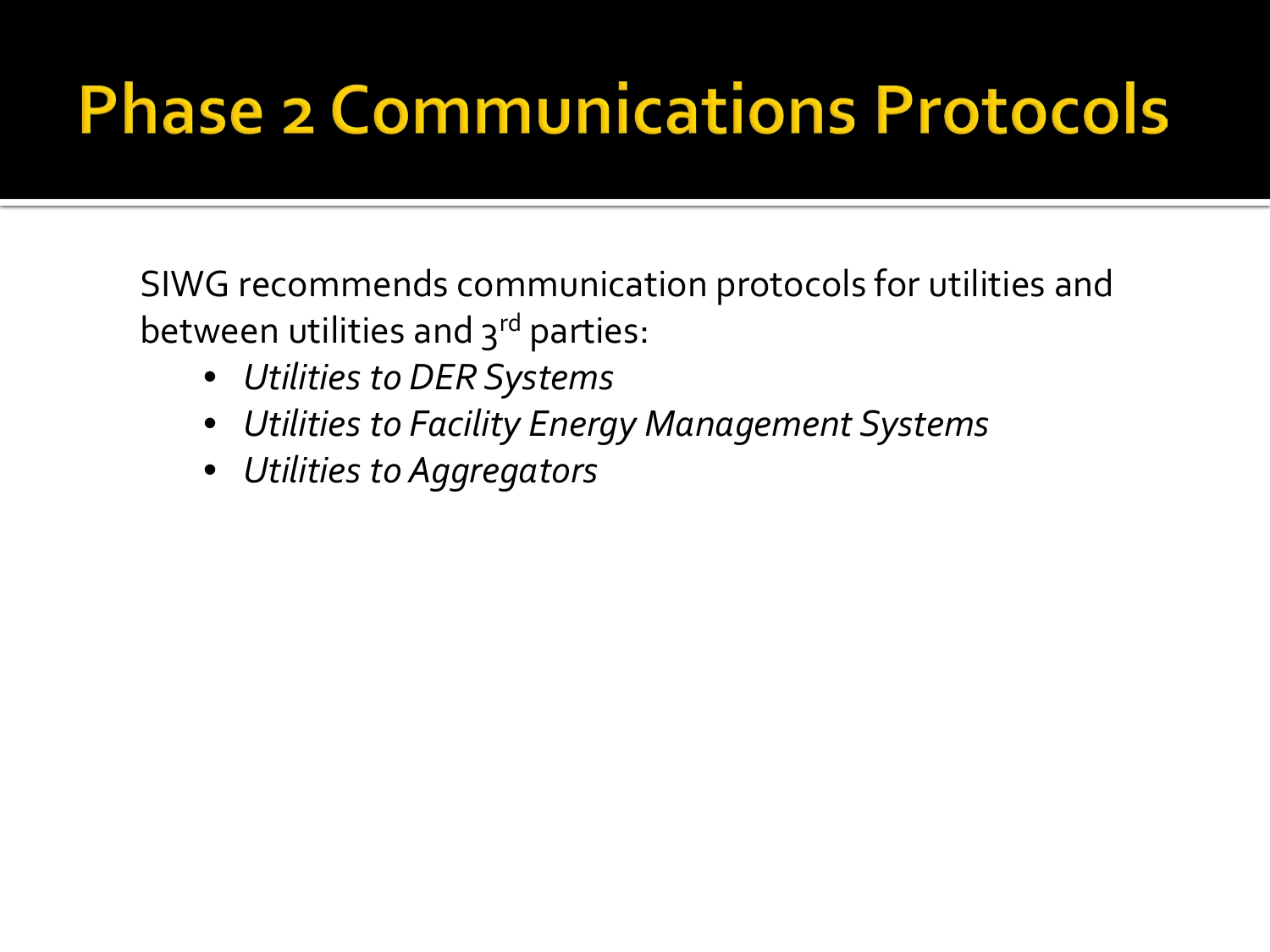### **Smart Inverter Working Group Phase 3 Functionalities**

• *Has just begun!*

#### **Smart Inverter Working Group and the Distribution Resources Planning Process**

• AB 327 Sec 8 states that July 1, 2015, the three investor owned utilities will file Distribution Resource Plans with the Commission. SWIG is collaborating with the DRP working Group ("The More Than Smart" Working Group). So we expect that the utilities are planning to utilize smart inverter functionalities on the distribution grid as they will be helpful!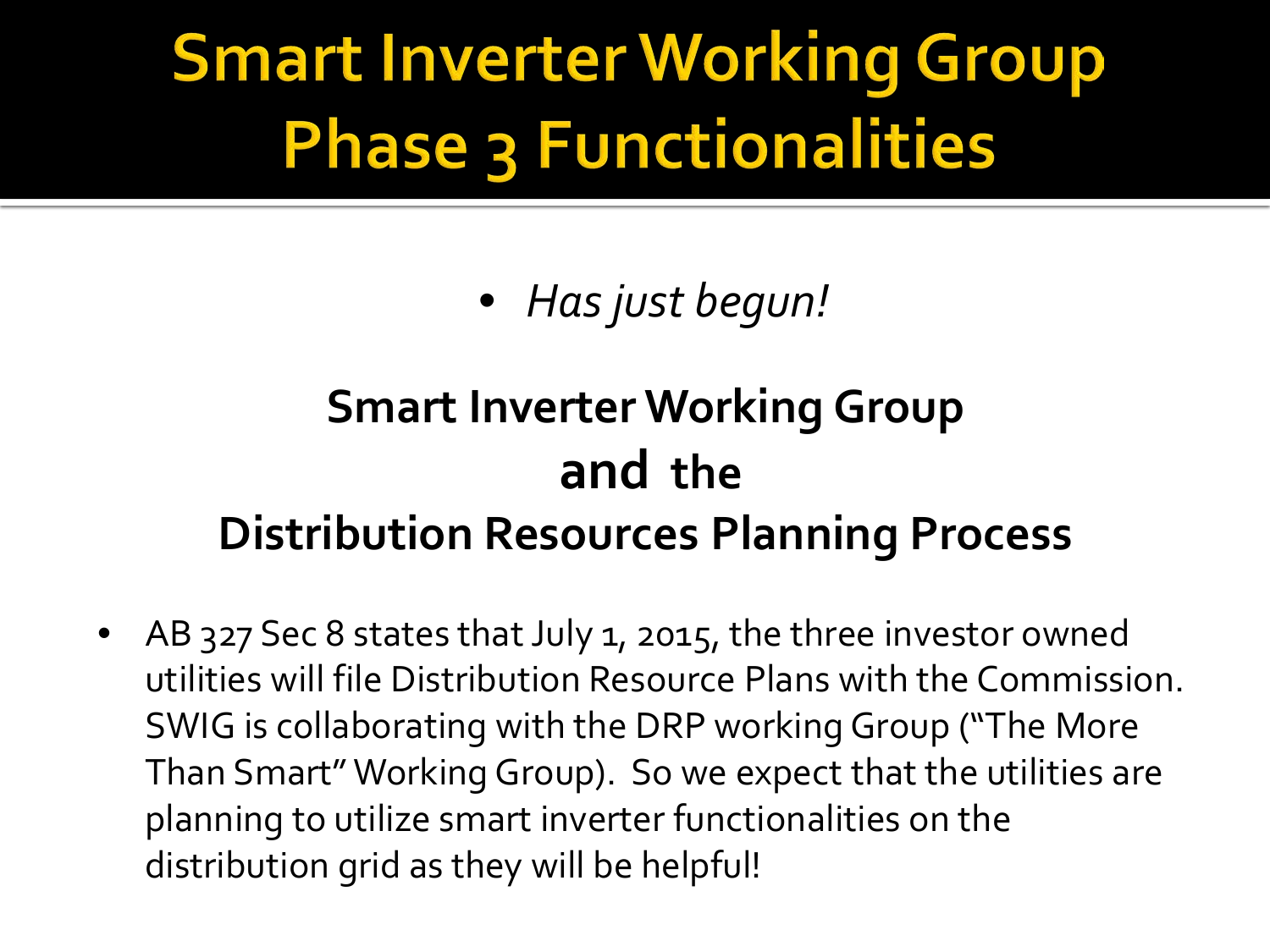#### **Links to Smart Inverter Documents**

Rule 21 Website

<http://www.cpuc.ca.gov/PUC/energy/rule21.htm>

Phase 1 Autonomous Functionalities Recommendations

[http://www.cpuc.ca.gov/NR/rdonlyres/DF1E5DBE-C5F8-4276-8E96-](http://www.cpuc.ca.gov/NR/rdonlyres/DF1E5DBE-C5F8-4276-8E96-56B60AD0DE9F/0/SIWGworkingdocinrecord.pdf)

[56B60AD0DE9F/0/SIWGworkingdocinrecord.pdf](http://www.cpuc.ca.gov/NR/rdonlyres/DF1E5DBE-C5F8-4276-8E96-56B60AD0DE9F/0/SIWGworkingdocinrecord.pdf)

Smart Inverter Working Group Phase2 Communications Protocols Scoping Document

[http://www.cpuc.ca.gov/NR/rdonlyres/4421DC1D-873A-42FA-B7D8-](http://www.cpuc.ca.gov/NR/rdonlyres/4421DC1D-873A-42FA-B7D8-7CF01B47F9E6/0/R_1109011_Motion_of_SDGE.pdf) [7CF01B47F9E6/0/R\\_1109011\\_Motion\\_of\\_SDGE.pdf](http://www.cpuc.ca.gov/NR/rdonlyres/4421DC1D-873A-42FA-B7D8-7CF01B47F9E6/0/R_1109011_Motion_of_SDGE.pdf)

Interim Decision Adopting Revisions to Electric Tariff Rule 21 to Require "Smart Inverters"

[http://docs.cpuc.ca.gov/PublishedDocs/Published/G000/M143/K827/14382787](http://docs.cpuc.ca.gov/PublishedDocs/Published/G000/M143/K827/143827879.PDF) [9.PDF](http://docs.cpuc.ca.gov/PublishedDocs/Published/G000/M143/K827/143827879.PDF)

Phase 2 Communications Protocols Recommendations *See Rule 21 Website for posting*